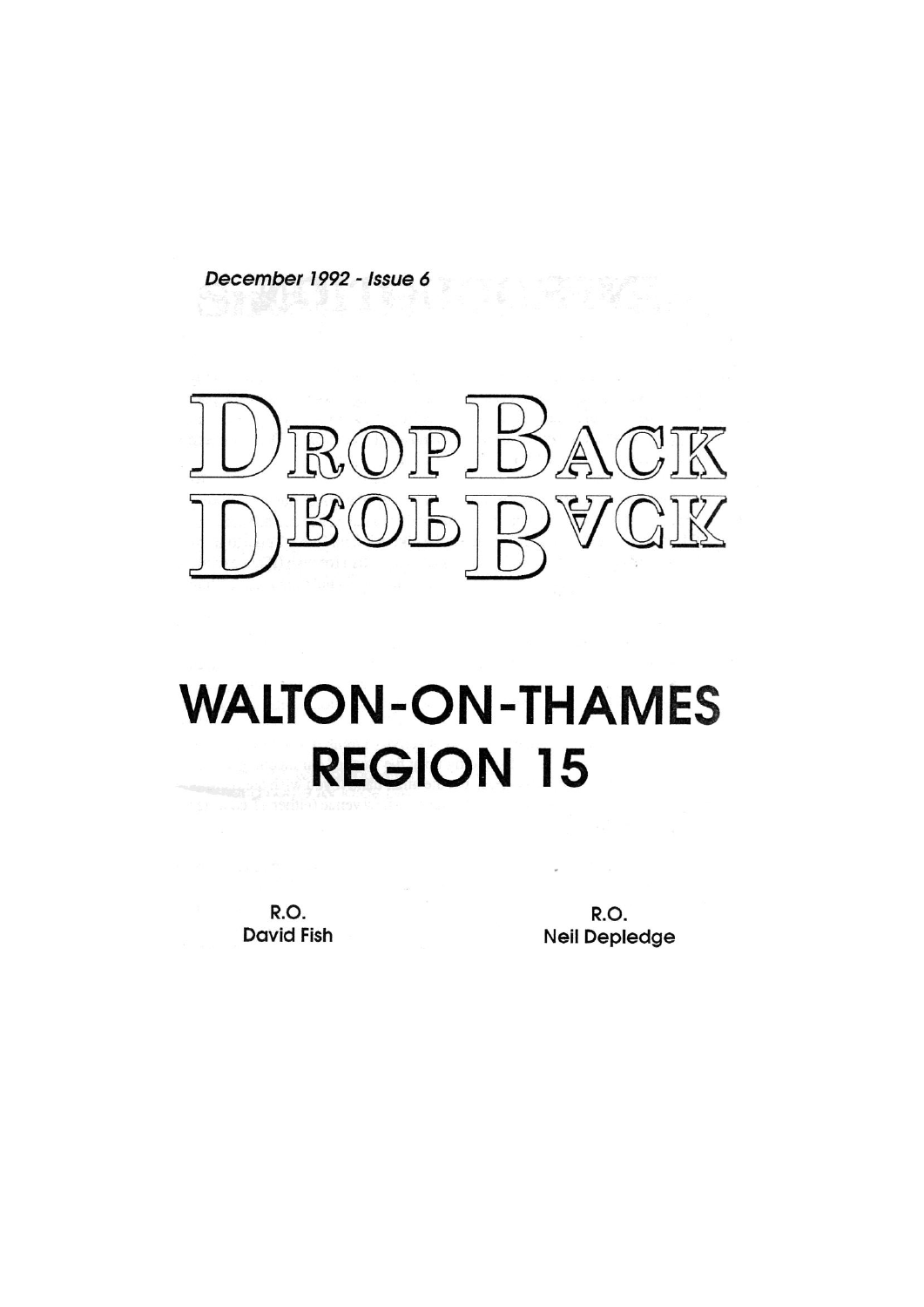## **INTRODUCTION**

It is about 3 years since one extremely cold Sunday morning when I was having a look around at various lakes and river swims that I came across 4 brave/lunatic pike anglers on the Desborough Cut. I had just re-started piking for the first time since I was a teenager and asked if they could recommend any local waters. These intrepid anglers turned out to be Dave, Trev, Barry and Ron.

Thanks to this chance meeting I discovered not only the PAC but also a very sociable crowd of like minded fishermen. Since then I have attended almost all of the monthly meetings and fished all bar one of the pike-ins (and I have just 2 pike to show for it all). As a result, I have learnt a great deal about how to fish for pike (if not exactly how to catch them) and, perhaps more importantly how to handle them.

However things are changing and not, I fear, for the better. On the first pike-in I attended there were over a dozen anglers and similar numbers fished on most of venues we visited mat year. This season though, there has been a very disappointing turn out on all trips. There has been a hard-core of about 5 anglers, 2 or 3 Pauls, John, Bill and myself.

If the rest of you are not interested in this kind of activity I think it is time you spoke up and saved Dave the frustration of standing up at the front of our meetings trying to drum up support and getting no-where. On the other hand if you wish the fish-ins to continue then please do two things. First, suggest a new venue (either a free water or a day ticket) and second, turn up.

Finally, last year, I offered my assistance to help Dave run the region as he came very close to quitting. We, particularly Dave, need all the help we can get. I can tell you now, that if Dave resigns I will not be able to run the Region on my own. I simply don't know enough about piking nor do I have any contacts to get the outside speakers that make so many of our meetings such enjoyable occasions. Please do not just use the monthly meetings as an excuse to get away from the wife for a couple of hours, make a contribution.

*Neil*

#### **Small River Piking**

Very few people who have fished the River Roding in Essex would consider the water as a potential Pike fishing venue and fewer still wet a Pike line. The water looks too small and for the most part, too fast to warrant attention. The river is of variable depth along its course, here rippling across gravel beds and there deepening to around eight feet as it cuts into the Essex clay. Similarly, the pace of the river is variable, for the most part rushing through a tiny reed fringed channel but occasionally slowing to a virtual halt in deeper, wider areas. Weed growth is prolific in summer, consisting for the most part of cabbages and lilies, but virtually nonexistent in the winter except for rotting stems. This is not a home for large pike.

Chub, dace, roach and perch are all to be found in the river but it is the huge shoals of minnows that make up the overwhelming proportion of the fish population. During the summer, you can drop a stick float into ANY swim and within seconds a firm pull will indicate another onslaught by these tiny fish. I believe that it is the minnows that sustain the bulk of the rivers pike population. So what of the pike themselves? Well, the river yields a living of sorts but the fish could hardly be said to prosper. A decade of fishing on and off suggests that around eight pounds can be taken as a maximum weight with an average of well under three. The fish are very sleek and feed fairly freely but the interesting thing about them is that the river brings out the highly specialised nature of these diminutive predators.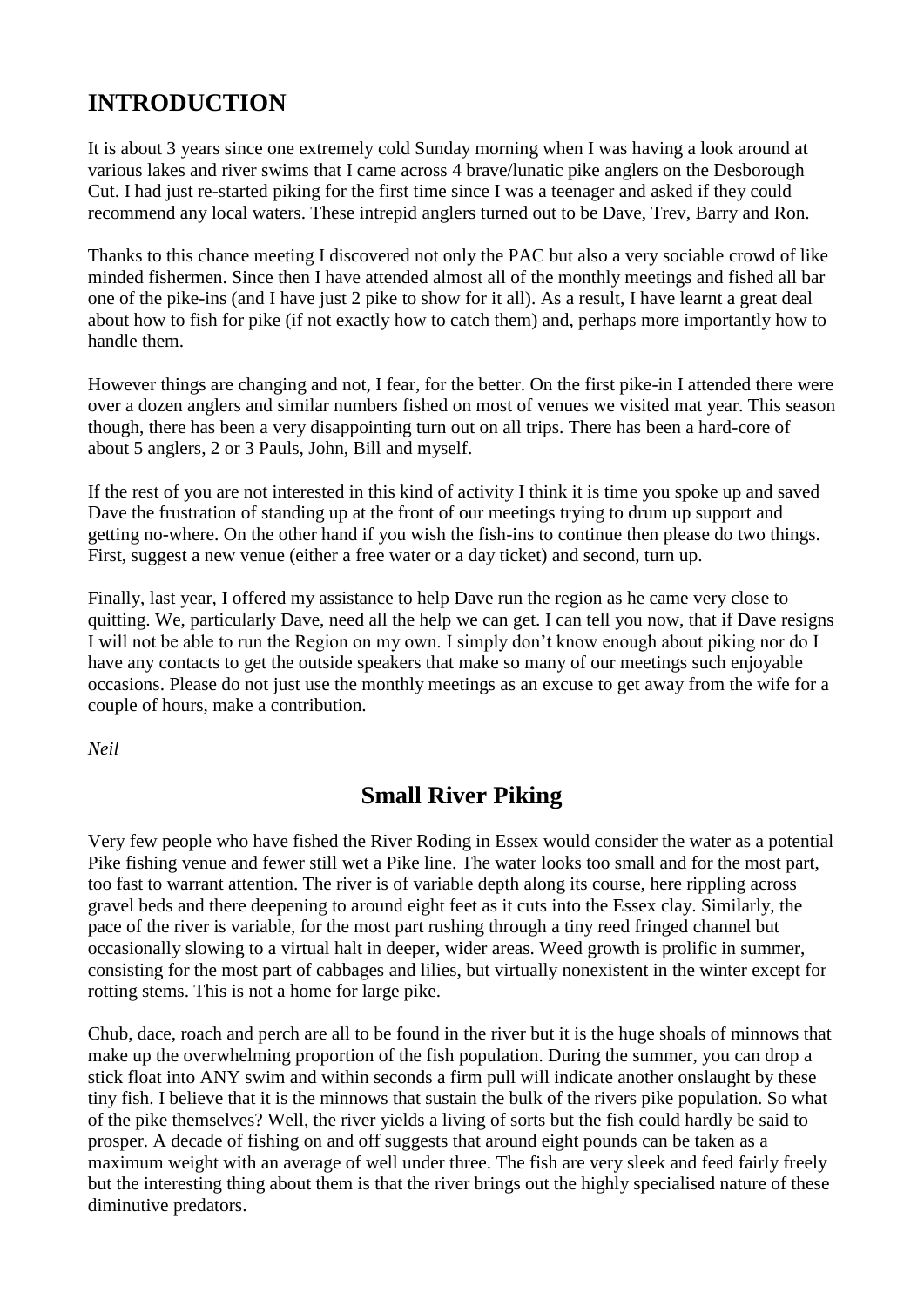For many hundreds of yards the river is apparently devoid of pike as it swirls and eddies along its course but these barren sections are punctuated by locations that almost invariably contain pike. For example, there is one swim, about five feet deep, where the river has scoured out the roots of a willow tree and perhaps not surprisingly, there is a pike under that tree. It's not a big pike, even by the standards of the river, but it is a very typical small stream pike in that when I say it lives among the tree roots I mean exactly that. Bait placed two feet deep and three feet out from the roots will remain untouched but as soon as you place a bait hard against the tree and close to the bottom it is odds on to a certainty that the fish will take. So what does this tell us about critical distance? Well on the face of, so far have to more or less hit them on the nose with your bait or you can forget So far as tactics go, you have to be mobile to take a bag of fish and that means trotting the stream, lures or deadbait wobbling.

Trotting is not a technique I have used to any great extent on the river despite having a huge appetite for watching pike drown floats! This reluctance is partly because of an impatience to cover as many swims as possible and partly because I have nod the success that I have sought using other methods. Lures can be effective up to a point but to be frank, they do not bring out the best that the river has to offer. Many swims can be fished but equally many pike refuse to be moved by mere artistry. For the most part, these fellows want to chew flesh! All in all, deadbait wobbling is the most effective line of attack because you cover the swims and as every vegetarian knows, meat is murder.

The rig that I used for wobbling is simply a single hook pushed through the baits skull, with a treble arming the flank and positioned so as to put a very slight bend in the bait. On the Roding no weight is necessary, the bait being allowed to sink under its own density. A stop-start, fluttering retrieve is, not surprisingly, the one to use.

Fishing the river Roding can be an absolute joy. One day last January Steve and I arrived on the frosted river bank at about Sam to find the valley blanketed in mist with just a little watery sunshine as a promise of finer weather to come. A little cat ice had formed around the mats of rotted weed over night clearly marking the slack water.

We made straight for the willow tree swim that I described before and lowered a bait into the roots, Needless to say, absolutely nothing happened! We moved upstream, stopping at a patch of rotted cabbage stems that could be seen deep down through the clear water. The first cast across the remnants bought a satisfying flash of amber, followed by a swirl, followed by a slack line as the hooks skidded across the pike's jaw and pulled free. Another smelt went on the rig and it was second time lucky, I suppose that one weighed about two pounds.

The interesting thing about that pike, like so many other Roding fish, was that it had buried itself in the weed stems and was to, the human eye totally invisible. Could that pike see our bait or do these fish home in through their neuromasts? In practical terms it matters very little but for small stream pike this hunting technique is of great importance. Whatever the case, I understand that some German "Scientists' blinded a number of pike to prove their ability to feed without seeing. All you understand but I wonder whether the same gentleman ever proved that a pike could swallow a mute swan?

We walked on. The next swim exhibited a stunning combination of a very deep curve, reeded on the upstream side of the far bank with a pollarded willow standing proud on an otherwise uniform skyline. Behind the reeds was an area of slack water reaching over perhaps nine square feet. A couple of casts close to the slack water brought no response. A third cast landed in the slack and fish number two, weighing perhaps three pounds was in the bag.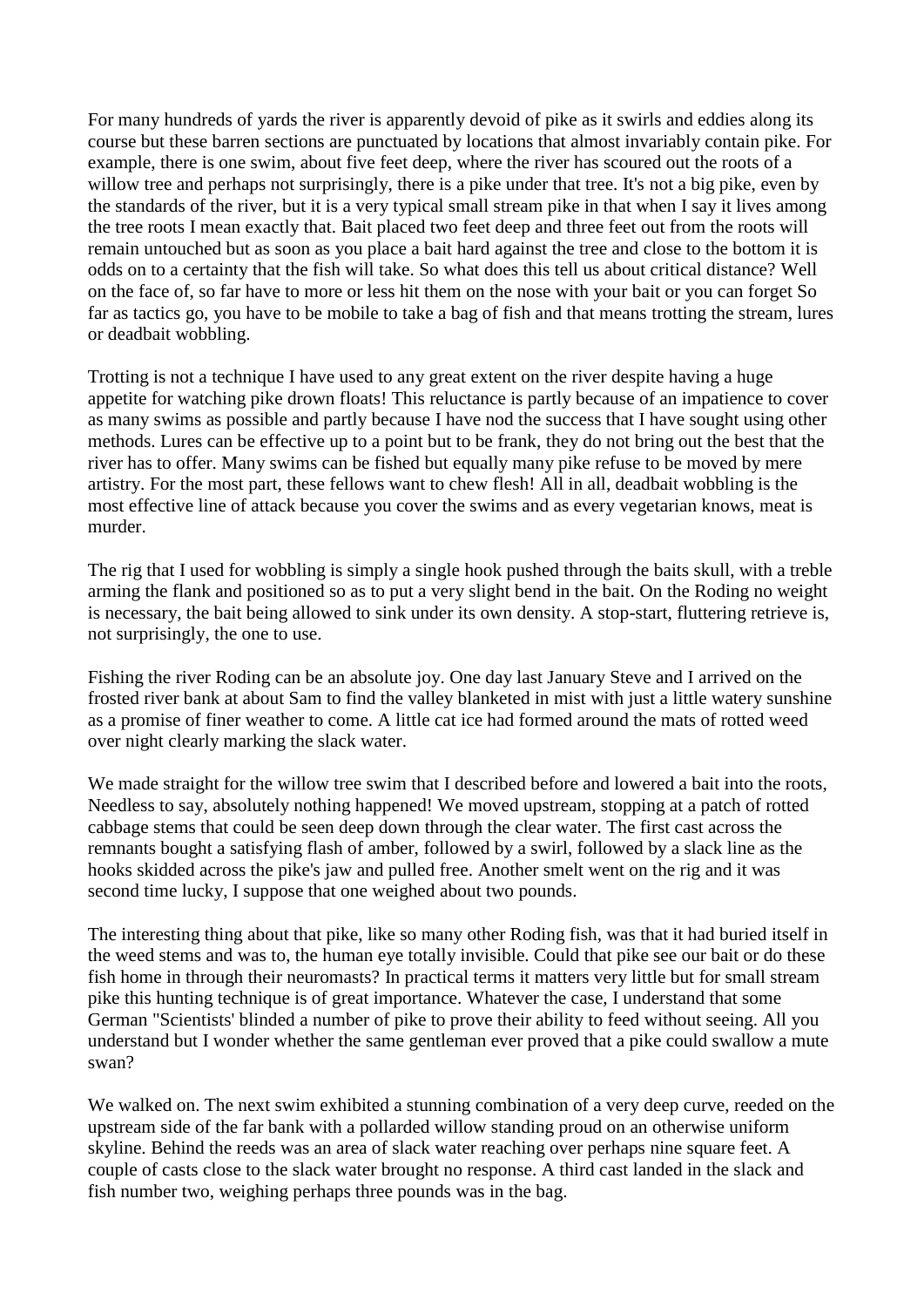The sun was now burning through and the air temperature was rising. We had a long walk to the next swim and might have seen deer or even stag hounds on the far bank but it was quiet. Essex clay sticks like nothing else and the march around the edge of a ploughed field conjured folk memories of the Somme,

Twenty minutes later we arrived at a swim that sometimes holds a fish. Here the stream widens and there is slack water along both banks. The pike in this swim usually hold the line between the faster water pushing through the middle of the stream and the slack water around the banks. Today we were lucky and fish number three was landed.

Another long walk followed to what I might call the big fish swim. This is a repeat of the conditions I described above but with the important additions of an undercut reed mat at the head of the swim – lurk just behind the snag, hold very close to the bottom and are well above the average size for the river, The water Is around six feet deep.

You will have guessed that the key to the swim is to place the bait hard up against the snag and Steve played his part perfectly to be rewarded with a take. A rapid strike followed, making a good positive connection and the fight was on, starting with the crucial haul away from the snag. This fish went seven and a quarter pounds which is a very good Roding fish and I remember Steve a Fenland piker by birth, saying how pleased he was to catch such a fish from what is, after all, little more than a grand ditch. After a photograph and a congratulatory coffee, it was time to march back, trying and re-trying a few swims along the way.

We stopped at the willow swim which this time obliged with a fish and before we quit Steve wanted to try another willow swim which in all my experience had never produced a fish.,.,, Yes he got one!

The pike very seldom wander away from their particular haunts and it is possible for the experienced Roding piker to more or less predict where the fish will be found. It follows that a responsible approach must betaken

with these fish because, if you are not careful, you will quite simply terrorise them by over fishing.

This is the flavour of Roding piking and I would like to close by offering some points for consideration, Firstly these fish remain more or less static and so far as I can determine, do not patrol in the way that pike in larger rivers, drains or still waters do, This may be the origin of the pike lair "Myth". Secondly, the pike in the Roding appear to be intolerant of current and any significant rise in the level of the river is enough to kill sport.

This is interesting because on some other waters I gather that a bait placed close to the bank under such conditions can be deadly. Finally, Roding pike serve as a clear indication of the necessity of accurate bait positioning in order to achieve results. Pike location may be more than just a question of structure and lines; it may boil down to a question of feet and inches.

Keith S. Baxter

[December 1992]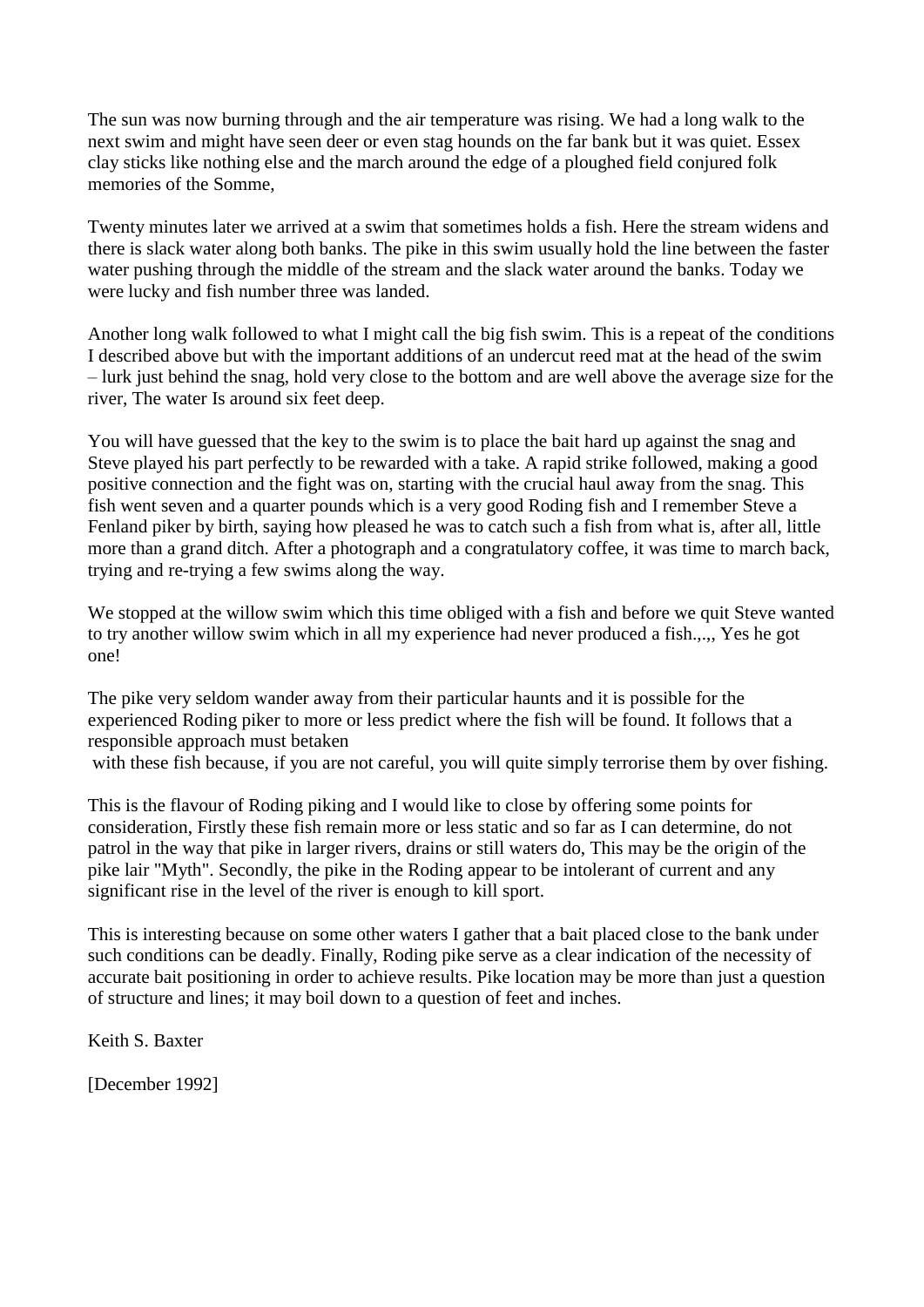

We always remember our own birthdays, some more than others - this year will remain special to me, let me explain why.

I was fishing in my favourite swim on a local still-water which almost guaranteed fish every visit, expecting a promising day after some recent good catches had attracted the presence of pike; it was interesting to say the least.

I am not a pike fisherman, my quarry are generally roach and bream, but on this particular day attempts to bag up were being thwarted by a hungry pike attacking my fish, as I hooked and brought them to the net. Twice a dark shadow disturbed the surface of the water running off with my roach, 2lb Hook link and size 18 hook, forcing me to tackle up again in order to continue fishing.

I opted for 3lb lines as I had an indication bream were present in the swim some nine metres out, in sixteen feet of crystal clear water. I continued fishing and was well aware of the pike in the margins watching my every move; it became obvious that this huge beast would devour every fish I caught unless I was very quick and careful with the way in which they were landed.

It was a scene for a thrilling video as everything was clearly visible; the lurking pike was using all her predatory instincts, following the line of the fish coming to the net, waiting for the opportune moment to strike at her prey. It was inevitable that she would get another offering before long and sure enough she did WHOOSH! A twitch of her tail, a terrific surge of power, and a deadly strike presented her with another tit bit, there goes another fish and yet another hook link I though, but I was wrong. She held on to the roach, the hook link held firm and fifteen minutes later she was still on, probably unaware that in taking the roach she'd also hooked herself, now the fun was about to start.

If I tell you that I was fishing with my pole, what chance would you give me of landing this creature. Well I thought I had none whatsoever, as every attempt to get her to the net stretched out yards of elastic and put an unbelievable bend in my pole, as she thrashed around relentlessly. I was about to unship my pole the sections to get to the business end and cut my losses before my pole gave up the ghost, when with one last effort I brought her to within netting distance. I forcibly scooped her ample flanks onto the bank with half of her hanging over the side of the net. Excited was an understatement, I was shaking with shock as I removed the tiny size 16 hook from the fleshy tissue in the scissors of her jaws.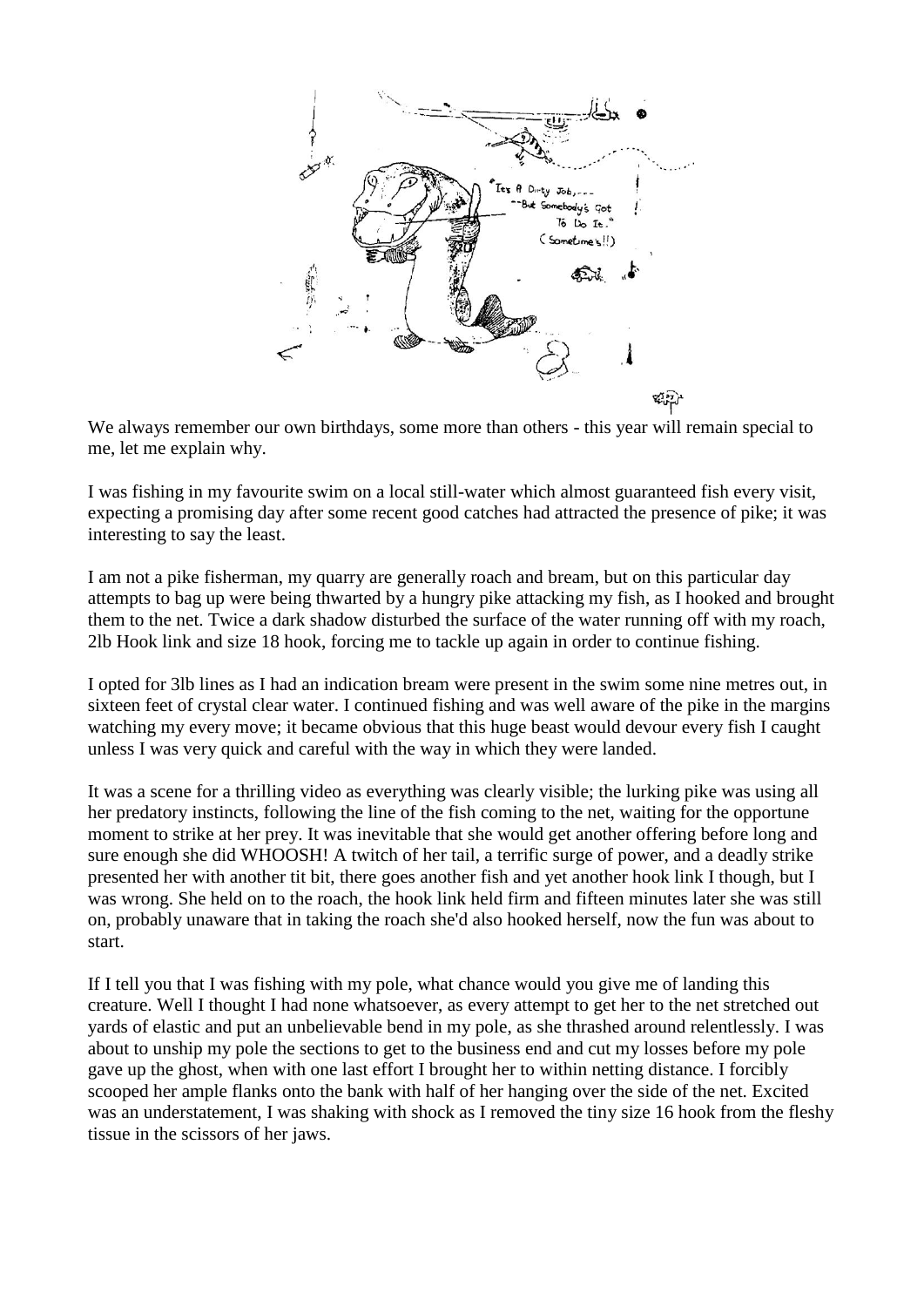I had my camera with me and woke up a bivvied carp angler to do the honours. She weighed in at 16lb 8oz, modest perhaps in pike terms but the biggest fish I'd ever caught - a real birthday treat and a day I'll never forget.

The story did the rounds and I asked a real pike enthusiast, Trevor Nicholls, to come down and see the performance of this pike which continued show up on subsequent visits to the water. He turned up with his family one evening in late August just as it was getting dark. I landed a few roach and true to form the pike took another fish, hook link and all. "I'm packing up now Trev", I said. "Why don't you try to catch her whilst I'm putting away the rest of my gear? You can use my leger rod and there's a reel with 10lbs line in my bag, plus a wire trace I found on the bank the other day".

I hardly got my pole unshipped and Trevor was tackled up ready for action, a roach was hooked onto a size 2 single and cast into the swim. Within seconds he connected with the fish and landed a lovely 12lb specimen, not the same fish obviously, but it rounded off another great day.

I can now see what keeps dedicated pikers at the bank, perhaps I'm hooked myself.

*Tony Proud December 1992*

#### **In the Beginning**

The River Mole ambled on peacefully through its course in the meadows of Cobham, winding its way lazily round high banked comers, down short shallow straits and under bank side overhanging trees. Sometimes on its way it would catch the full summer sun, illuminating its pale green waters and reflecting, into anyone's eyes that try to spy on its inhabitants. In other parts the river was shielded from the light, throwing the water into dark and mysterious shadow and still managing to keep its secrets from prying eyes that scanned its course. The surface could also add to the deceit by appearing to be flat calm and so not giving away the presence of a host of snags that lay waiting underneath, its oily like movement only being disturbed by the occasional coot or duck as it went about its daily pursuits. For those with patience and know how the surface would sometimes betray the movement of a basking chub or carp and suicidal fry darting around the rivers edge, but only sometimes.

For those of you who can picture this scene then you will know of its sounds and scents and the peaceful feeling that surrounds you as you walk through it. For those of you who never get to experience this sort of day, then I can only hope you enjoy your work and the smell of traffic and the anticipation of your next mortgage demand! I would try and describe it for you but I only have one lifetime.

No such worries played tricks on the mind of the young boy as he climbed yet another stile, another mindless week of school behind him and his mum and dad sat at home watching the wrestling on the box chanting "easy, easy" with the old ladies in the audience. He was sweating under the weight of his fishing gear that he had lovingly accumulated over his long two year fishing career, all basic gear, cheap and practical, attended to with care and hope. Included in his tackle was his latest bit of kit, a book of Pike, its photo's of monster fish had lured him to the river and filled him with the desire to catch one of these fish for himself. He'd read it from cover to cover five times now, noting anything that could give him the edge. He had never even seen a Pike before but he had read the book, taken the advice that is preached and bought some sensible tackle to do the job in hand. He had followed the river up stream for two miles now, noting the peasants that skulked in the hedgerows, and dodged the herds of cows that resembled his parents as they lazed around with their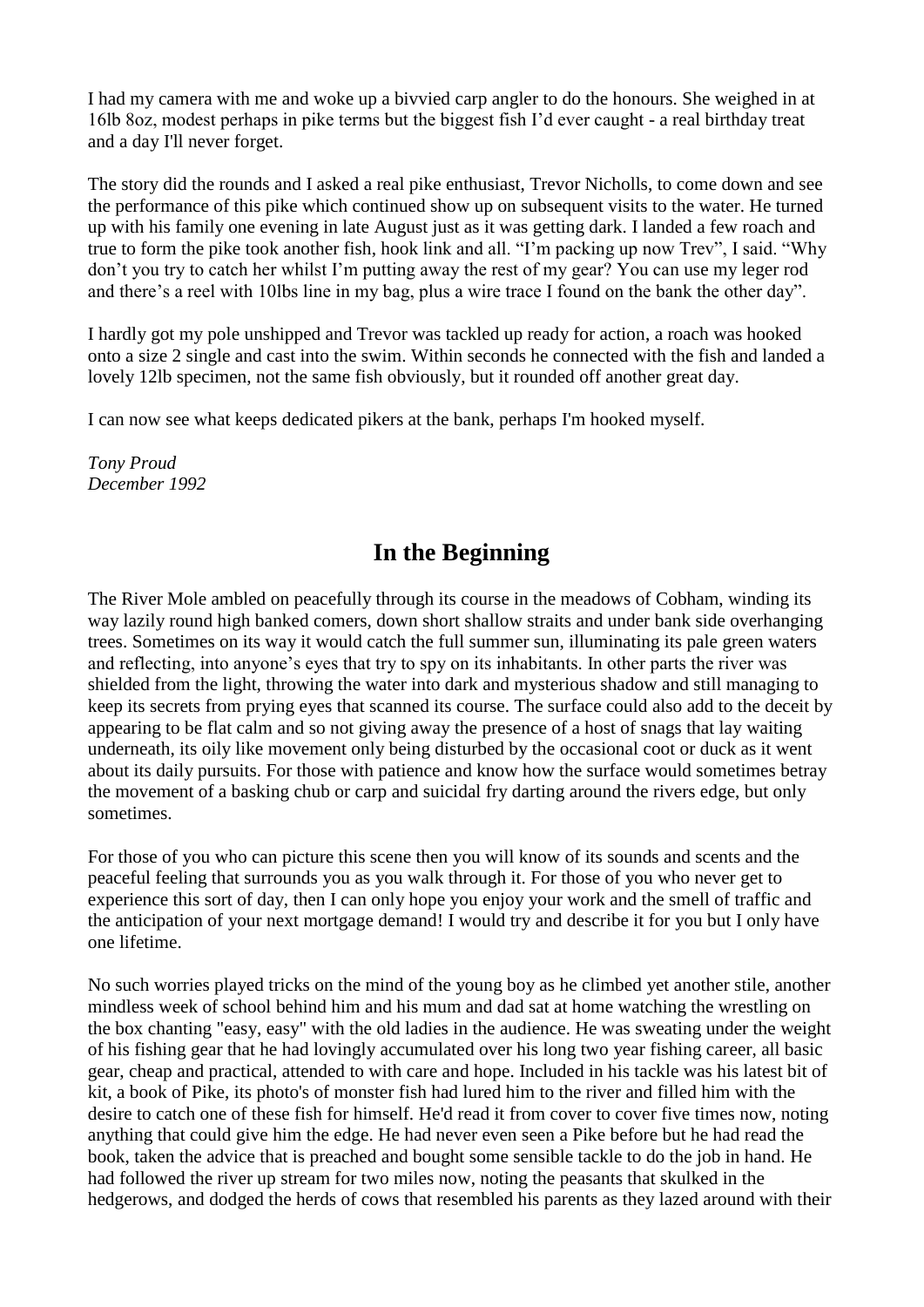minds in neutral. He could have sworn he heard a cow chant "Easy, Easy" but put this down to the sun and the heat. All of this was now forgotten, he had reached the swim he wanted and hurriedly set up his rod and simple ledger. His brand new trace was attached to the 12 lbs line by a snap swivel just like his super author had dictated. On to its one treble hook he lip hooked a very sweaty sprat and sat down to think about the problem of where to cast.

The Pike stirred, it could sense the vibrations emitting through the bank but experience and instinct told her that she was safe, safe in the cover of her patch of weeds at the bottom of the drop-off. It was the same quiet instinct that had guided her through her life, it had told her what to eat and when, experience taught how. It told her where to hunt and hide, it let her bask in the sun and foretold of the raging floods of winter and the sanctuary of the rivers deep holes. Coupled with her powers of instinct was a battery of senses, perfect semi bifocal vision finely adjusted from the infra red to ultra violet, a sense of smell that could almost smell the fear of its prey with pin point accuracy. An ability to feel sound and vibration and distinguish between the sound of flowing water and that of an injured rudd. She could even vaguely make out the faint electrical signals giving off by fish as they unwittingly swam around unseen by her ever scanning eyes. To our blunted eyes she would use all of this for pure murder, murder of our managed stocks maintained for our foolish pursuit. To her it was a way and means of survival; it had got her this far, the day it fails is the day she dies, and so she lay there, no fear, no pain, contemplating murder!

In the sun the sprat glinted as it sailed through the air ten foot downstream to the nearside bank, there it hit the water, its one ounce lead destroying the surface and pinning it to bed of the river three foot below. The boy laid the 10ft rod in its banksticks and tightened the new line. After attaching his washing up bottle top bobbin to the line, he sat back out of sight to dream of twin matching carbon fibre rods, baitrunners and optonics mounted on a rod pod, just like the author of his book swore by. Landing net made ready, an area of suitable soft grass big enough for a forty pounder was designated as an unhooking area and long nose pliers for forceps, all set. Nothing ......... a Kingfisher shot past, an electrical blue bolt....... silence. She saw the blue flash silently fly overhead, after an instant calculation instinct whispered that there was no cause for alarm so she could return to memory of the fish that had suddenly appeared on the surface about fifteen foot upstream of her and then dived to the bottom to hide, she had heard it hit the water, felt the vibrations as it dove then nothing, no colour, sound, just a faint but distinct smell to wash over her in waves. That was good enough for her, she closed in. The smell grew the more she progressed. There was a slight hole in the bed up front; she knew that, she knew it was hiding in there. She approached the hole in a head slightly down position, better for seeing. She slowly cleared the lip of the hole and there through the gloom she saw it, laying on the bottom rolling from the current. Her senses now screaming at her she instantly calculated the range and angle of attack; she tensed up, all her fins flared out and in a surge of power bore down on her victim.

The boy swallowed the warm coke and put the bottle down, a sixth sense warned him of something about to happen, a skyward bound bobbin and back winding reels of his rod bent round in a tortured arc. Nothing, his rod tip bounced again followed by a flick of the bobbin. The line from his rod tip jerked up and then went slack .... pause .... it snapped up again, this was it he thought. He picked up the rod and like a true disciple of his author, struck straight away. All of the pictures of grinning pike in his book raced through his mind, all the diagrams flashed up one after another, he could feel the pike thumping and running at the end of his line, he could feel the power and strength of it. He watched in horror as the line cut through the water like a knife, first one way then another towed by an unseen monster below. It was all too fast for him it was all he could do to hold the rod upright.

The pike was also confused, why should a dying fish pi t up so much resistance? It was uncontrollable with a constant pressure, it pulled her this way, stopped her going that way, why could she not eject it. Her long teeth had ripped into it, slashed it and crushed it. Instinct screamed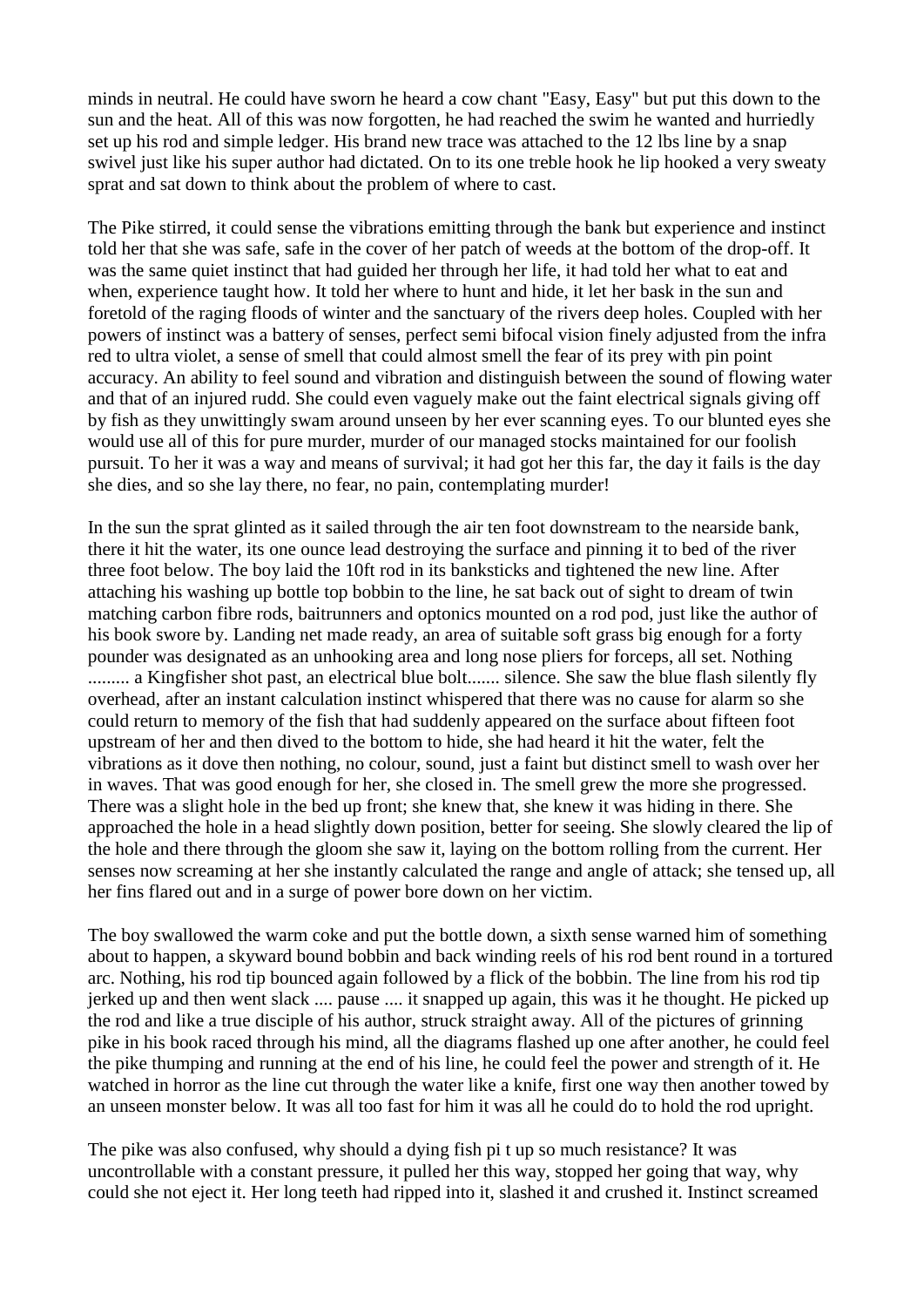panic, experience was dumbfounded. She had had enough, she wanted to get away but she was being taken somewhere and resistance would not help her.

The boy, now with the landing net in hand, his wits about him and his imagination running riot squinted into sunlight filled waters for a glimpse of his prize. He could feel the fish coming up to meet him. He lowered the net and pulled his rod towards it. The fish still resisted but it was now only a token show of strength. The sunlight only allowed a hazy picture of the pike rolling into the net; he lifted it and could feel the reassuring weight of the pike. The rod was clumsily dragged out of the way and the snap swivel was released with panic stricken fingers. The net and its captive could now be lifted clear of the water and taken to the shady patch of grass for unhooking.

She lay on her side on the grass, her senses overloaded by the heat of the air sucking at her wet skin, her sight not totally out of focus. Her instinct yelled "Survive, Survive". She tried to swim away but merely floundered on foreign material, she lay quiet.

The boy had seen that the hook had fallen out into his net but still had to look into the pike's mouth to see that the legends were all about. He prised the jaws apart and peered in. His eyes were greeted by pristine white teeth like murderous spikes, scattered around this maw were bits of smashed sprat. It all looked like a horror movie. The boy in his awe and amazement at his conquest hurriedly set his scales to zero and hooked it into the landing net and lifted, the needle dangled around tantalising the imagination and settled, me pike squirmed and the needle bounced around in front of the boy again. There it was, a statement to the rest of the world. The boy smiled and looked again at his prize. She stared back, the boy then announced to his captive as if he were naming her ... 2 lbs 2 ozs. She thrashed again as if to remind him of what to do. He raced to the water and with proud and trembling hands placed her into the water facing upstream. He had read the Chapter 3n returning fish but didn't quite understand all that was said but at least felt duty bound to do it with some haste.

She felt the cool waters about her again, her vision restored, able to breathe, "Survive" it said "Survive" it said again, she powered off.

The boy retrieved his now twisted trace from the net and selected a new bait. The River Mole ambled on peacefully through its course in the meadows of Cobham, winding its way lazily onwards. The surface once again deceiving the eye of secrets in the light dappled straights and shaded comers. For those with patience and the know how you can hear in the far distance somewhere in the suburbs the chant "Easy, Easy, Easy!"

*Paul Johnson*

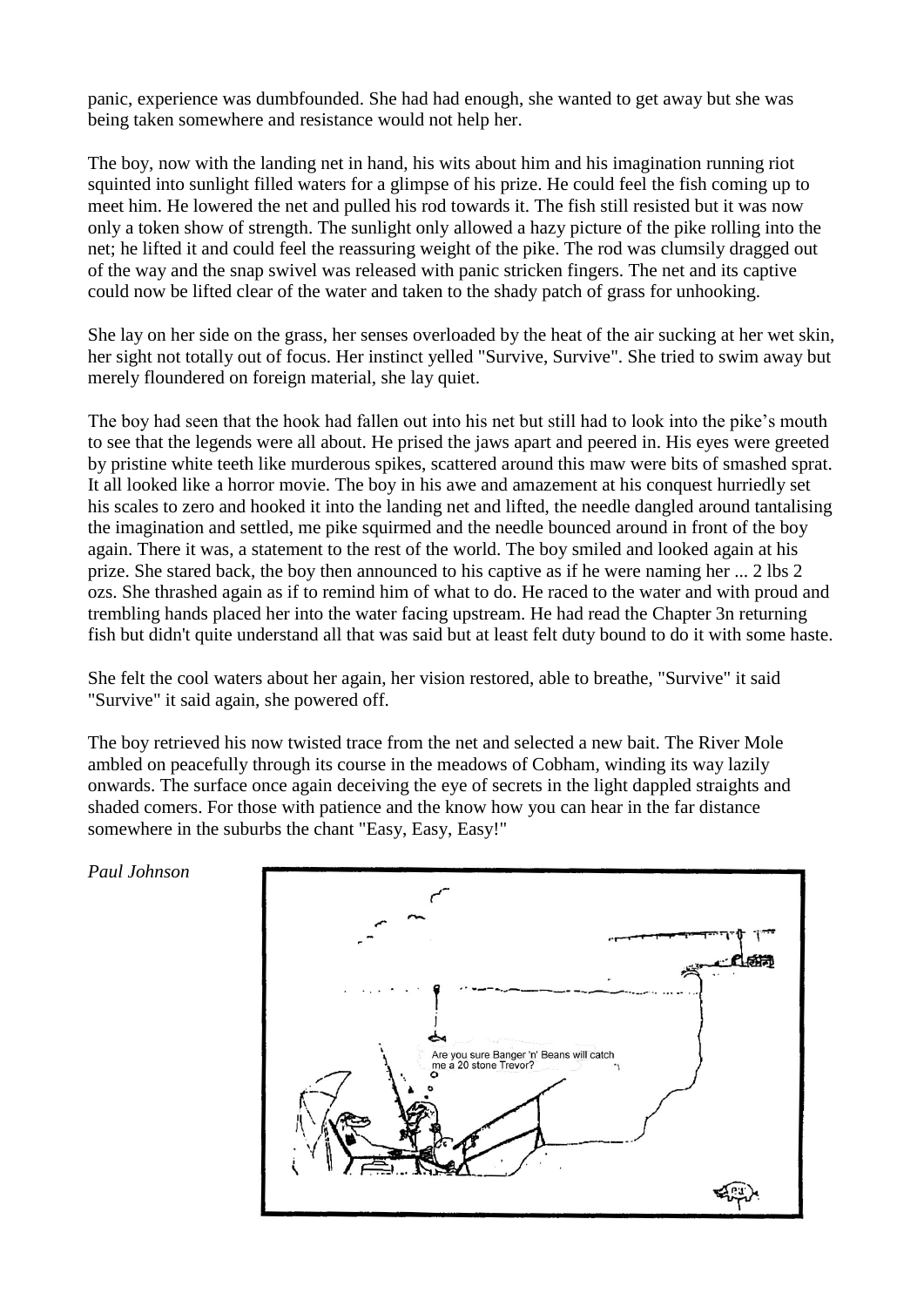## **WEEDLESS SPOONS**

Whilst the lure fishing aspect of our sport seems to have been more or less done to death in the monthlies/ the vast majority of interest seems to be focused upon plug fishing. This is a pity because spoons and in particular plain spoons (by which I mean baits like the ABU Atom) can be both enjoyable to use and effective where their use is appropriate.

Most people come to plain spoons through the ABU range of baits and there can be few Pike anglers who have not thrown a Toby around their local at one time or another. I have used these baits for many years and whilst the Pike that I have caught have been of little note, the pleasure of regularly seeing Pike strike my lures gives me reason to continue.

The main problem with plain spoons is their generally high density, a factor that causes the majority of baits to sink like the proverbial stone when not being retrieved. This increases the risk of snagging and when you then attempt to fish in close proximity to weed beds with your bait low in the water the whole situation becomes problematic.

Last season I spent considerable time fishing a gravel pit in Huntingdon. This pit was very deep, clear and weedy and it was obvious that conventional baits could not be presented effectively. It was therefore decided that weedless spoons might be the answer although I must admit that considering the ironmongery involved I did not have any great confidence.

My first discovery when setting out to use these baits was that there are two basic types of weedless plain spoon. The first type involves a hook being fixed rigid against the body of the lure with two wire guards reaching down from the head of the spoon to cover the hook point or points. Baits in this category include the ABU Favourite and the Nix Weedless. The second type incorporates a free swinging treble hook which is pushed upwards under a form of clip which retains the hook underneath the usual wire guard until a fish strikes. An example of a bait in this category is the ABU Weedless Atom.

The ABU Favourite has an action which I think is rather unusual in comparison with other plain spoons of all types in that it swims upside-down rather than gyrating in the ordinary way like of the Nix Weedless. This upside-down action coupled with the prominent tail feathers produces an effect that the pike seem to particularly appreciate. In fact this bait is worth trying as a "Change bait" even when the weedless property is not required, however there are drawbacks. Firstly, this bait is not as effective at hooking as more conventional baits and success will sometimes depend upon a pikes willingness to make multiple strikes. Secondly, if you don't want to damage the fish with that large single hook you will need to crush the barb, keep the pressure on and hope! In practice, it generally works out and you can always console yourself with the thought that lost fish could only have been reached using a weedless bait. For all of us small mouths, big hooks and barbs don't work.

The Atom type of weedless spoon incorporates, as I mentioned earlier, a clip treble hook retainer and you will find in practice that despite this rather complex arrangement, the hooking quality of the bait is reasonable. The action of these spoons is the familiar gyration that is obtained from the vast majority of plain spoons and you will only want to use this bait when a weedless spoon is the only choice because in more open water the conventional bait will always be better. The two main drawbacks with these baits is the tendency of the hook to release from its clip on casting (Not very clever when you have just hurled it at a lily patch) and abrasion between hook point and the face of the lure when pushing the hook into its clip.

So far as other tackle is concerned, I tend toward a light weight rod with a maximum lure weight rating of 30 to 40 grams coupled with a 15g bait and 15lb line. The relatively heavy line suggests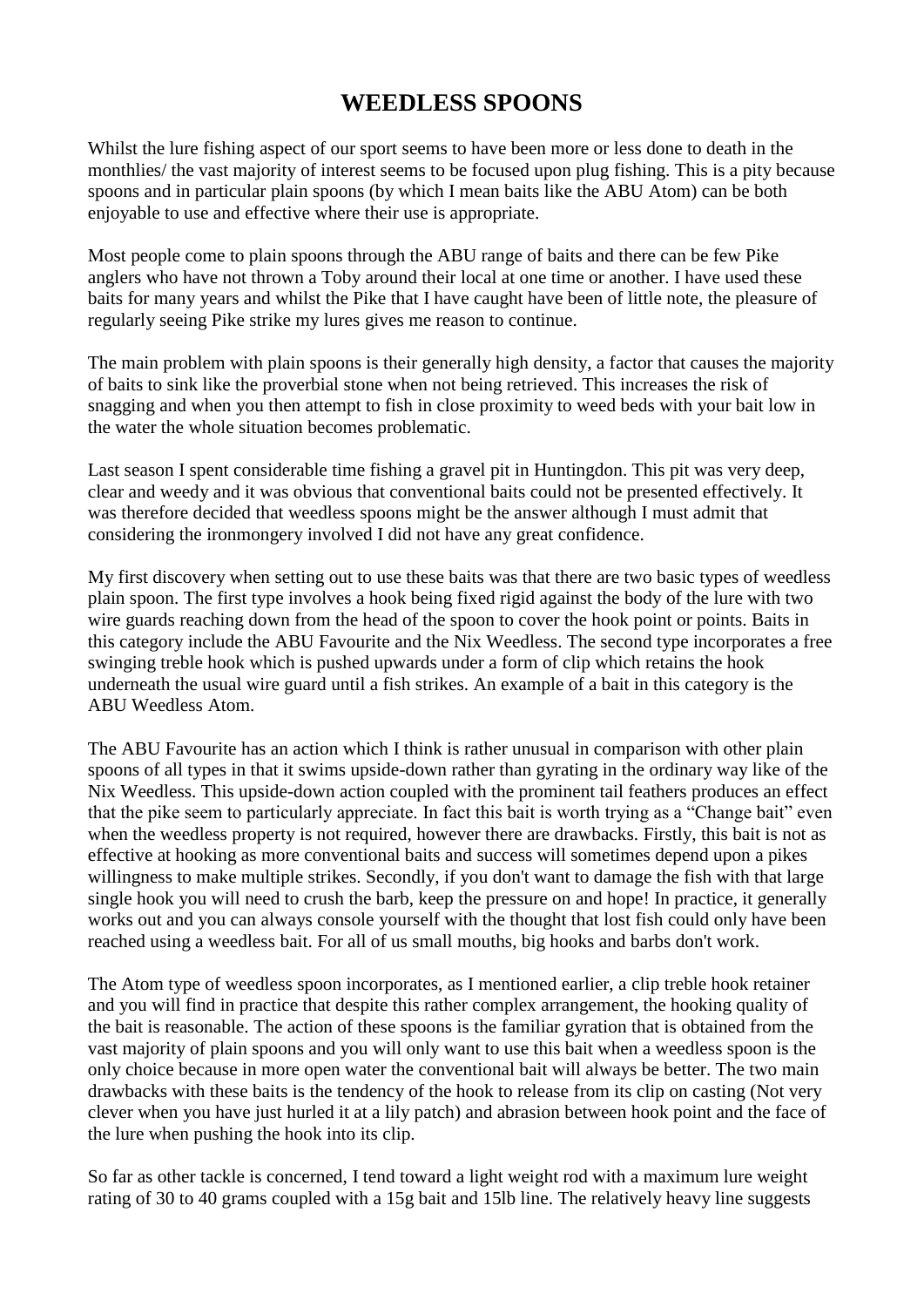the use of a multiplier but you won't get away with a multiplier on tree lined waters like LSA Shepperton or Chertsey and you will find life difficult on the smaller rivers as well. I am not aware of any out-size weedless spoons being produced so the 60g rod is not going to come into play. Having stated my ideal, you can use your regular tackle if you want to and if you have no particular interest in lures but want to fish weedless then this will be the best answer unless you've got a really well paid job!

To conclude, we enjoyed excellent sport with our weedless lures during 1991 with three or four fish each on most occasions. In fact, there was only one blank and that was at the back end. So weedless spoons are certainly another trick worth having up your sleeve, even if their use does not constitute the ideal Pike fishing scenario.

*Keith S Baxter December 1992*

## **First day**

I always spend the close season months reading through my various Pike books so that, by the time the season opens I am certain that I shall do great things with my newly discovered, or perhaps rediscovered, skills. I say re-discovered because this sort of thing happens every year.

This year's close season reading cen- tred upon John Sidley's book River Piking and so my opening session took place, with horrible inevitability, on a river, the River Wey. I was sure that with a deadly combination of a bag of deadbait, coupled with my new found knowledge I would soon have my picture in at least three different publications or at the very least I would set a new club record for the venue. Totally stupid of me of course but as they say, common sense doesn't come into it!

And so to the river on that first day.

Liz and I generally fish together and today was no exception. After wobbling several swims without success the reality of the new season was dawning when Liz announced a take in her usual relaxed manner before striking into what was clearly a small fish. Now Liz doesn't take any prisoners in these situations and her rod was soon firmly bent as the fish struggled unsuccessfully to hold depth before breaking surface to the sound of my screams "Specimen Perch". It wasn't but at 11b 8oz it was a Perch to be very pleased with and I restored my composure by muttering something about a fish that size taking a six inch dead bait!

Liz cast again and this was followed by a further announcement that she had a take, another perch no doubt. The strike was quickly made. "Any size?" I asked. "I think so", came the reply, as the "Perch" ran through a weed bed, across the main channel and into the weed bed on the other side of the river, converting itself into a good sized pike in the process. Later, when weighed in the mat she went exactly 10lbs, a new personal best for Liz and a superb start to our season.

The Pike was returned and we fished on until a figure approached along the bank. "Are you Piking?" he asked. In my case it was, I suppose a fair question and my usual courtesy did not fail me. "Yes" I replied with great authority but less conviction. "Caught anything" the stranger continued. "No" I lied. Not put off our visitor fell into conversation and related a very unusual story about a sixteen pounder that he had netted for a match fishing friend the previous season after it had attacked and held onto a three pound chub that was being played. "It wasn't hooked, it just wouldn't let go!" So, at one lie each and his the bigger, we parted the best of friends!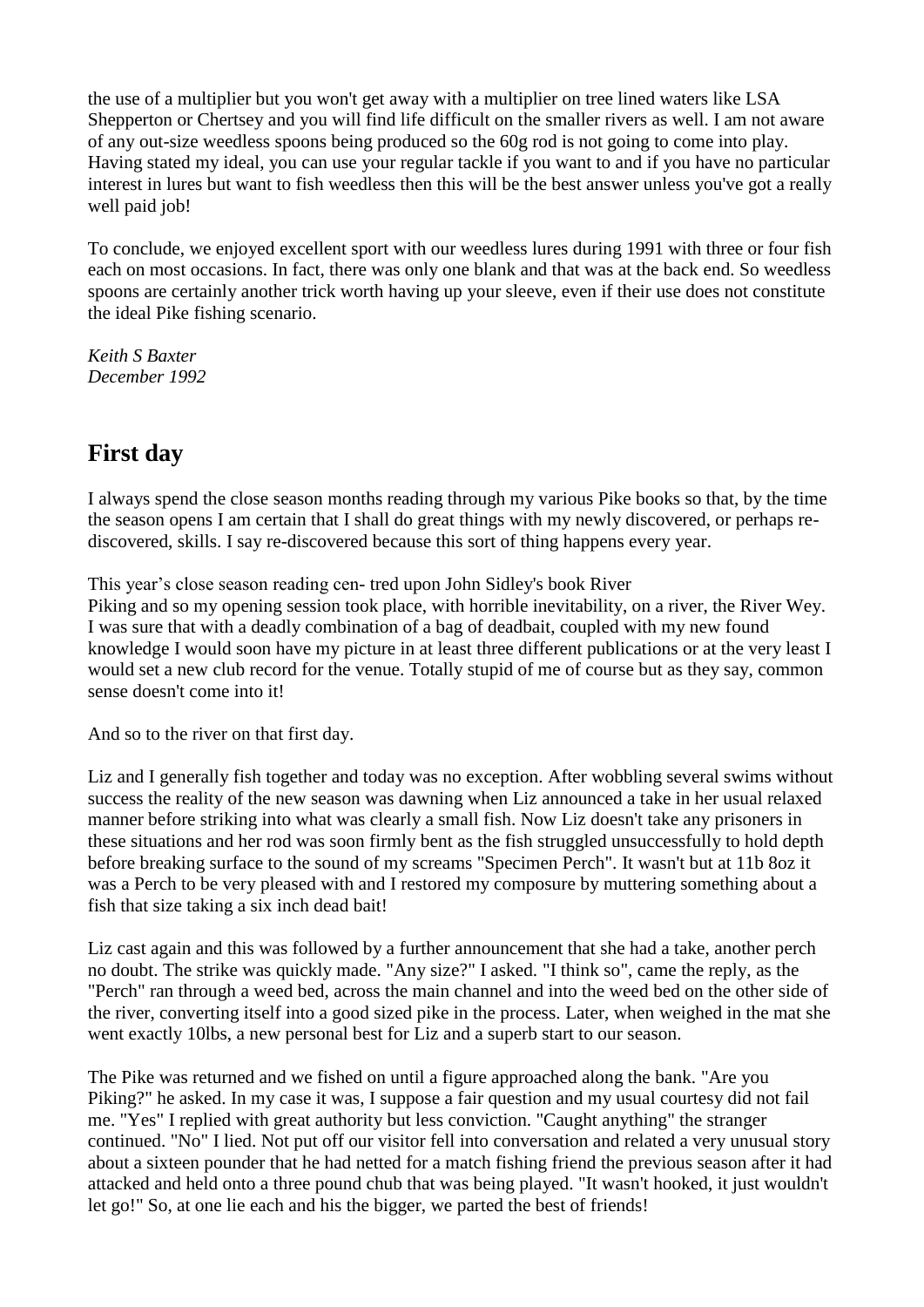We fished on. Time passed and began to drag. Three hours and one ejected take later I began to realise that this was not going to be this particular dog's day. Liz took a four pounder late in the session and by that time I must admit that my humour was failing. The answers to the great pike angling problems of the day had faded from the pre-season clarity of Page and Bellars, Rickards and Gay to the murk of the boredom that tells all anglers that "Enough is, after all, enough".

And so to the journey home with the usual questionings. "Maybe if I had used finer wire or perhaps deadbait spears or maybe essence of smelt or purple dye or ........" Liz gave me one of her pitying looks, smiled and said "Maybe if you had fished where I did".

*Keith S. Baxter*

#### **Broadlands**

I've passed Broadlands Lake numerous times while working in that neck of the woods and have always wanted to give it a bash, so when Dave told us that the Fens were in crap condition and would we rather go to Broadlands, I was not totally disappointed.

The arrangements were made and Paul Johnson and myself would go down on the Friday while Dave, Neil, Barry and Craig would turn up on Saturday morning.

Now its been a bit of time since I've done any night fishing, so the old brain cells were doing overtime trying to think what I would need, so I promptly set about trying to make a list, you know obvious things like – fishing tackle, rods, reels, bait and food. Then I started to think about it a bit more and decided a gas cooker would be quite handy, along with some utensils, fork, mug, saucepan, oh yeah tin opener!

I thought about where to get all this gear, then it dawned on me, Paul's in Australia so He won't need his, so a quick phone call to his mum and I was rummaging through his stuff. Now for those of you who don't know Paul O'Rourke too well, he's the type of bloke who's got everything and takes it all with him when he goes fishing and that includes the kitchen sink. Now this is a good idea but he will insist on walking for miles and miles and I've often thought about getting him a pack horse to carry all his gear.

Anyway moving on, Friday morning arrives and I set about loading up the car. Well it wasn't till I nearly got to Paul Johnson's doorstep that I suddenly realised what the hell am I going to sleep in - I'd forgotten my bloody sleeping bag! Fortunately my parents lived local and after a quick detour I got my hands on a sleeping bag.

Arriving at Paul's he was ready and eager to set off. After rearranging the car we loaded his gear in and went on our way.

It took about an hour and 10 minutes to get there which was quite good considering we were only doing about 100 mph down the motorway (I've got a very bad habit of always driving fast).

11am and we were in the car park. We had a chat to bloke in the hut and he told us that if we were Piking then the Blackwater bay was our best bet as all the carp boys were at the other end of the lake because the wind had been blowing that way all week. Not wishing to appear ungrateful we said thanks and said we would take a look around the lake. We took a walk and eyed up all the swims available. We started at the bay which he had told us about which on looking at no one else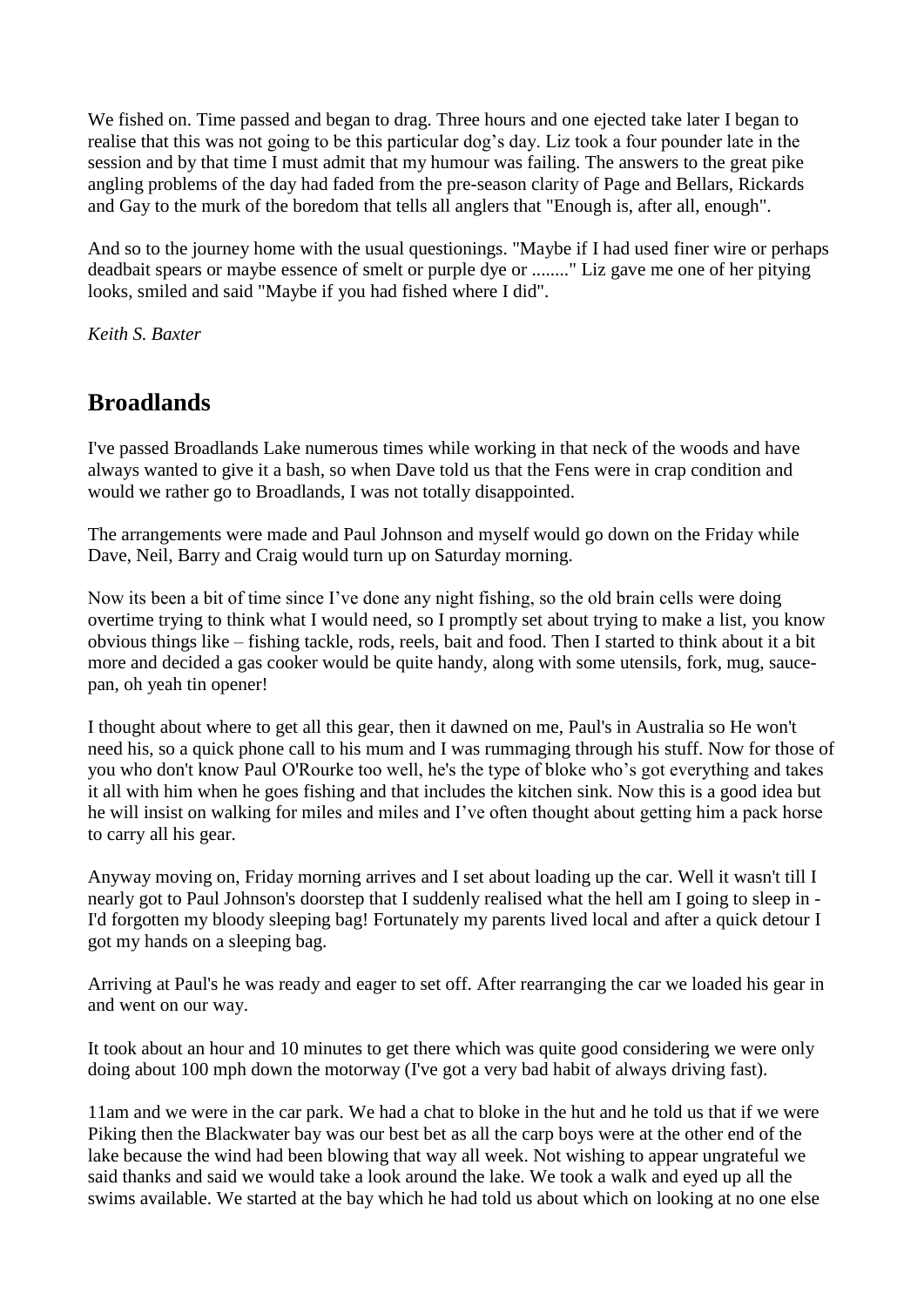was fishing. After looking round and seeing one bloke catch a pike who we had a chat with, he started telling us about the lake and some deep areas and how he was just getting into pike fishing (and it showed!). While we were watching he promptly proceeded to weigh this pike in his small triangular landing net. He also said he was fishing in about 15 foot of water which later turned out to be 8-9 foot when Paul plumbed it!!!

After walking round the whole lake we decided to opt for the bay which we had been told about, it would give us plenty of room for different ideas.

We set up the bivvie and brollies and got the rest of the gear sorted out. The plan was to fish with six rods, four legered and two float fished. The next thing was to go and buy the livebait, so off I trotted back to the hut. Well 10 minutes later I was back and greeted to the sound of "Where's the liveo's then? ", "He wasn't bloody there", I said. After three more trips to get some bait and still no luck I was getting a little pissed off. Next time I told Paul that he could go as I was fed up with walking back and forth. Eventually he came back with 10 live trout which we put in the keepnet. Right, two free roving trout out there and we thought we would soon see some action huh, we thought wrong.

Sitting back on our bed chairs relaxing and just waiting for one rod to go we started to think about the weekend and our plans, which were to move around each day and hit some different swims to give the water a good going over. We're still not sure whether it was laziness or what but we ended up staying in the same swim all weekend.

By now it was about 4pm and still nothing had happened when all of a sudden I saw my float go straight under. At first I thought it was my trout livebait because of the size of it. As I got over to my rod and picked it up the float reappeared on the surface. I reeled it in to check it and to our surprise my livebait had been trashed. On closer inspection Paul told me an eel had taken it because of the teeth marks. Shit, I thought, that must be some eel because my livebait wasn't exactly small.

We decided to pack the livebaits in for the evening as it was getting dark and just concentrate on our legered rods which we were hoping would spring into life and a screaming run would appear huh, wishful thinking (or was it?)

It must have been about 7pm when one of the optonics beeped and I thought I was going to be in. Two-seconds later and Paul's gives a bleep, the dropbacks go up and bounce back down again. That's odd we thought, well what was to follow was absolute chaos and just had to be seen to be believed. All four rods were going and optonics were bleeping left, right and centre with the two of us running around like headless chickens. After reeling our rods in and discovering our baits completely gutted we realised that we had hit the eel feeding time. We decided to set two rods up quickly for eels. Well as if

bBy some sort of jinx everything went quiet and all the action stopped, no bleeps, no runs, no eels, the only thing going on was the fireworks in the background.

It was starting to look like this weekend was going to be very difficult when my optonic screamed off and my bait runner was doing overtime. I was up and striking that rod before Paul could say "Esox". It felt a reasonable fish and 5 minutes later the fish was in the net. It was promptly weighed and took the scales to 1 lib exactly. We sacked it up for the night, checking it every now and then, until the morning so we could take a couple of pictures. We had waited 12 1/2 hours before our first fish was on the bank. The rest of the night proved uneventful apart from a couple of Paul's bad jokes!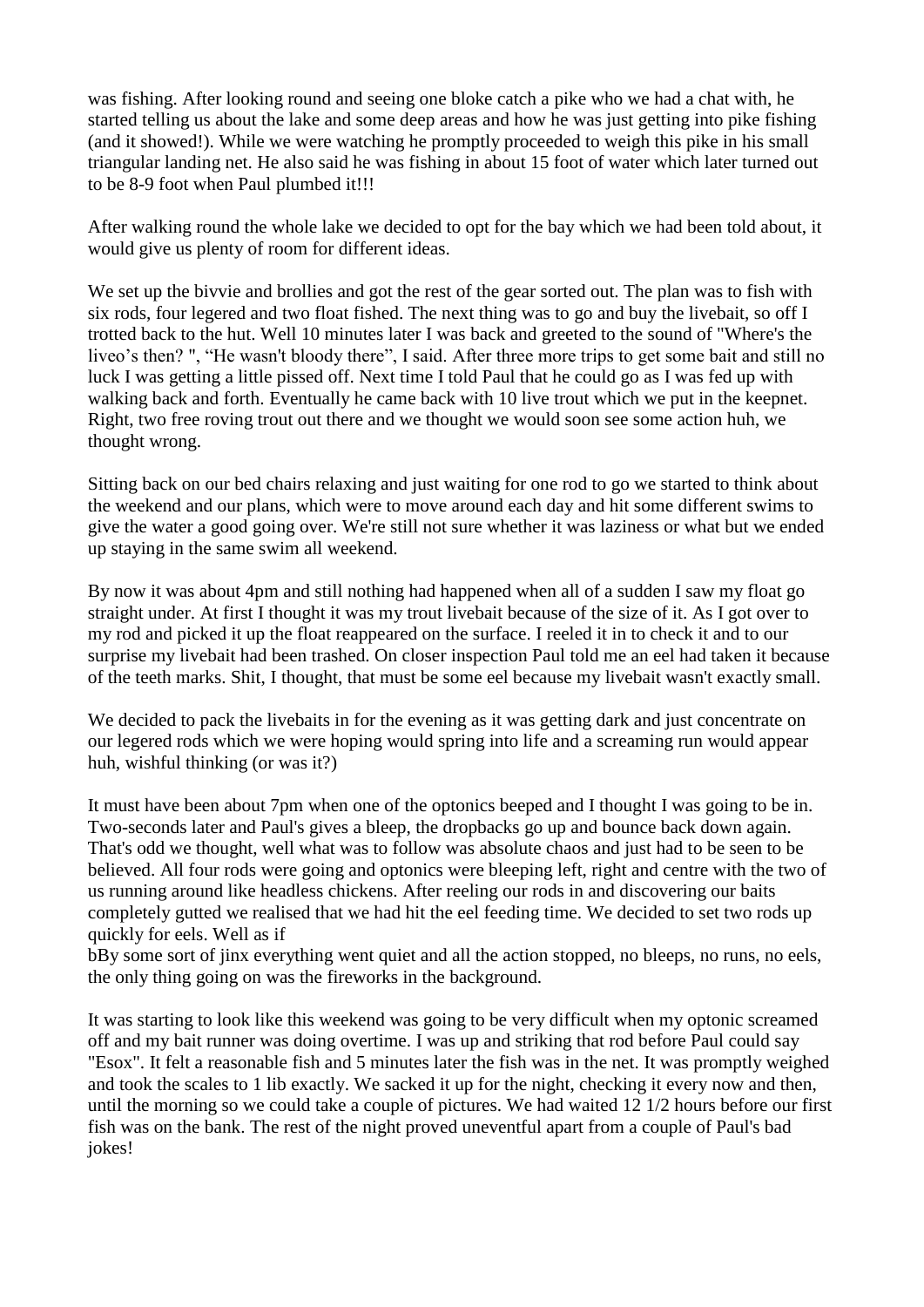Saturday morning arrived and the fish was photographed and returned with no problems or harm coming to it. Fresh baits were rigged up and our two livebaits were back out there working the water over while breakfast was sorted.

Dave, Neil and Craig turned up early and came over to see how many we had on the bank. After relaying the night's events to them they set off and made camp on the opposite side of the bay.

What happened next was something to totally brass us off. After 2 hours of fishing Craig puts a 23lb'er on the bank, we were only slightly gutted!!

As the day went on it wasn't until 1.45pm before Paul got his first proper run, just as he was playing it my live bait trout was taken and I was in as well. The results were a 41b Pike to Paul and a 21b Pike to me, only just

For the rest of the afternoon it was very quiet and our next plan of action was to put out some chopped bait and get ready for the eels when they come on the feed again. By this time the temperature was rapidly dropping (to about -5°), which proved to be a major factor as it only resulted in two bites of which one I connected with and landed a ll/21b eel which has now taken up residency in Paul's freezer!

We re-baited all four rods and sat back and waited for a run. It wasn't until the temperature really started to drop that I felt my foot was really damp and cold, on further inspection I found I had split my wellies and where I had gone in the water earlier my foot was now starting to turn into an ice block. It was at this moment that the silence was broken by a DropBack alarm and my baitrunner was doing over-time. As I bent into what ever had picked my bait up, I realised I was into a reasonable fish. After a 10 minute battle Paul eventually saw it and promptly said that it could be a twenty, the thought of that sent shivers down my spine. When Paul actually netted it, it only turned out to be a 151b 4oz, not bad I thought it's still a personal best. The fish was sacked up and left for the morning to take some decent pictures.

The weather had turned to what felt like arctic conditions and about 4.00am my feet couldn't take any more so I crept off to the car to warm up a bit.

"Wakey Wakey sleepy head" was the greeting I got while I was crashed out in the back of the car. It was Dave and I wondered how he could be so cheerful on such a cold morning, everywhere looked like the inside of a chest freezer.

After defrosting myself with a cup of tea we photographed the fish and returned it.

It was 9.00am when Paul finally got a run to end all runs, the baitrunner was doing double time and line was just pouring out. After a good fight a 13 1/2 lb'er was on the bank being photographed.

We never had any other touches and unfortunately Craig was the only one to see any action on their side. All in all I thought it was a good weekend and we have plans to go back next season but to try other swims and hope they produce the goods!!

Be lucky

*Paul Fry*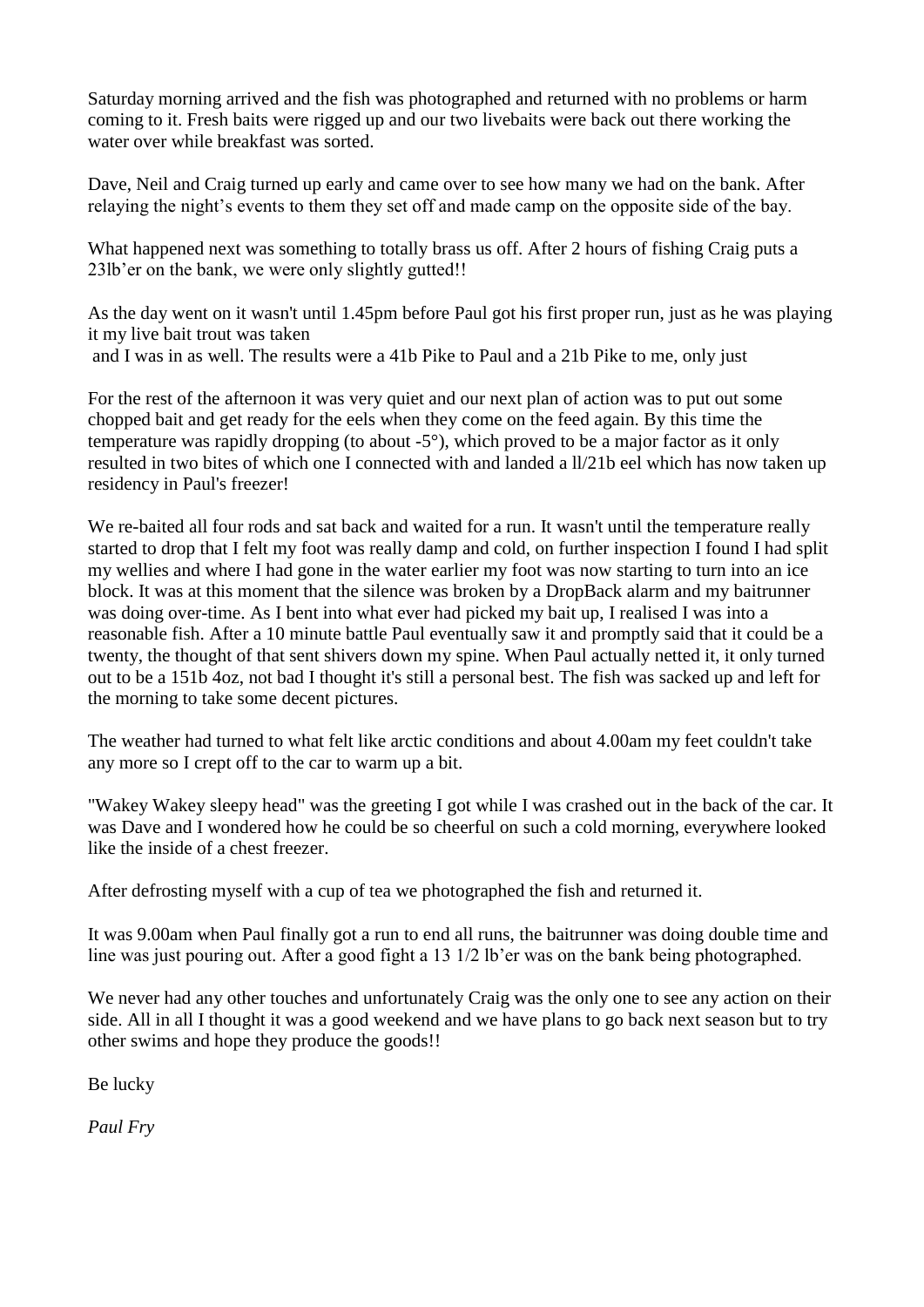## **SMILE IT COULD BE WORSE**

May '92 and I am preparing for the annual foray to Loch Lomond. Already things are going wrong. Dave Phillips has had to go up the week before us due to work commitments; at least we will have an up to the minute report on the fishing. That leaves 6 of us, Barry Haywood and Alan Porter, Bill Croft and Ian Edwards, Male Green and me. Barry and Alan are hiring a boat, Bill and Ian have bought an Orkney Longliner. Originally we were all travelling up together, but that soon all changed. Bill and Ian decided to leave even earlier at 2am on the Saturday morning. We had planned to leave at 4am (at least you could get some sleep!). At the last minute Barry had to pull out due to work problems and consequently Alan withdrew, so now down to 4 and travelling separately. The car was loaded up, mostly with trout livebaits, batteries and air pumps. The boat was loaded up with everything else. I picked Male up and off we set - M25, M40, M6 etc.

First problem on the motorway, any speed over 45 and the boat starts to swing. We pull off for a quick shuffle with the weight distribution and off we go again, magic! We trundle on, stopping for fuel and breakfast and are making good time. We cross the border into Scotland and are on the A24 (dual carriageway) just outside Gretna Green when CRASH, BANG. THUD, SCRAPE, CRUNCH Oh Shit! The boat's come off the trailer. We get out to investigate, no it hasn't. The boat is still on the trailer, the trailer has no axle. The axle is in the offside lane having been ripped off the trailer frame and is useless. The damage to the boat is minor, considering. We unload the boat and put as much in the car as possible. With the help of some others who stopped, we get the boat onto the grass verge. We are going to leave it there and continue on to Lomond and borrow Bills trailer so that we can retrieve the boat and work something out at Balmaha. We continue on at great speed and eventually arrive. After explaining to Bill and Ian what had happened we hook up their trailer and start back. On arrival back at the boat, it is still there and everything is intact. Fifteen hernias, much swearing and 2 hours later the boat is on the trailer. The basic principles of levers do not apply to boats on dual carriageways.

Off we set again and eventually arrive at Balmaha, having driven nearly 1,000 miles instead of 450. We decide to book into a guest house for the night, which we do and then go to Ballock to get some food. After fish & chips in the paper we return and after a quick drink, retire to bed. Nylon sheets, yeuch! and cold, it would have been warmer in the bivvy. The only good thing was we negotiated the use of the freezer for our deadbaits,

Sunday we decided to bodge repair the boat so that we could use it. We got fibre glass and resin from a chandlers and mixed it in a baked bean can and repaired the boat. We then had to wait for it to dry, so we went to the pub, covered in fibre glass resin and bits of matting.

After a considerable amount of beer we returned to the boat, it had started to rain. The repair was dry so we launched the boat, motored around the bay and set up camp. Ian had had a 14 off the bank the previous night.

I think we ate and then went back to the pub.

Monday, Malc and I took what was left of my trailer into Glasgow to the Lundespaision dealer. They said they could repair it by Friday, but it would not be cheap. They were most helpful and even took the time to work out the best way to do the repair.

Fortunately I had insured the boat and the trailer. We left the trailer with them and said we would ring on Wednesday. Now for some fishing. Not likely, the wind had increased so much that the boats were being blown onto the beach and eventually up the bank. Back to the pub!